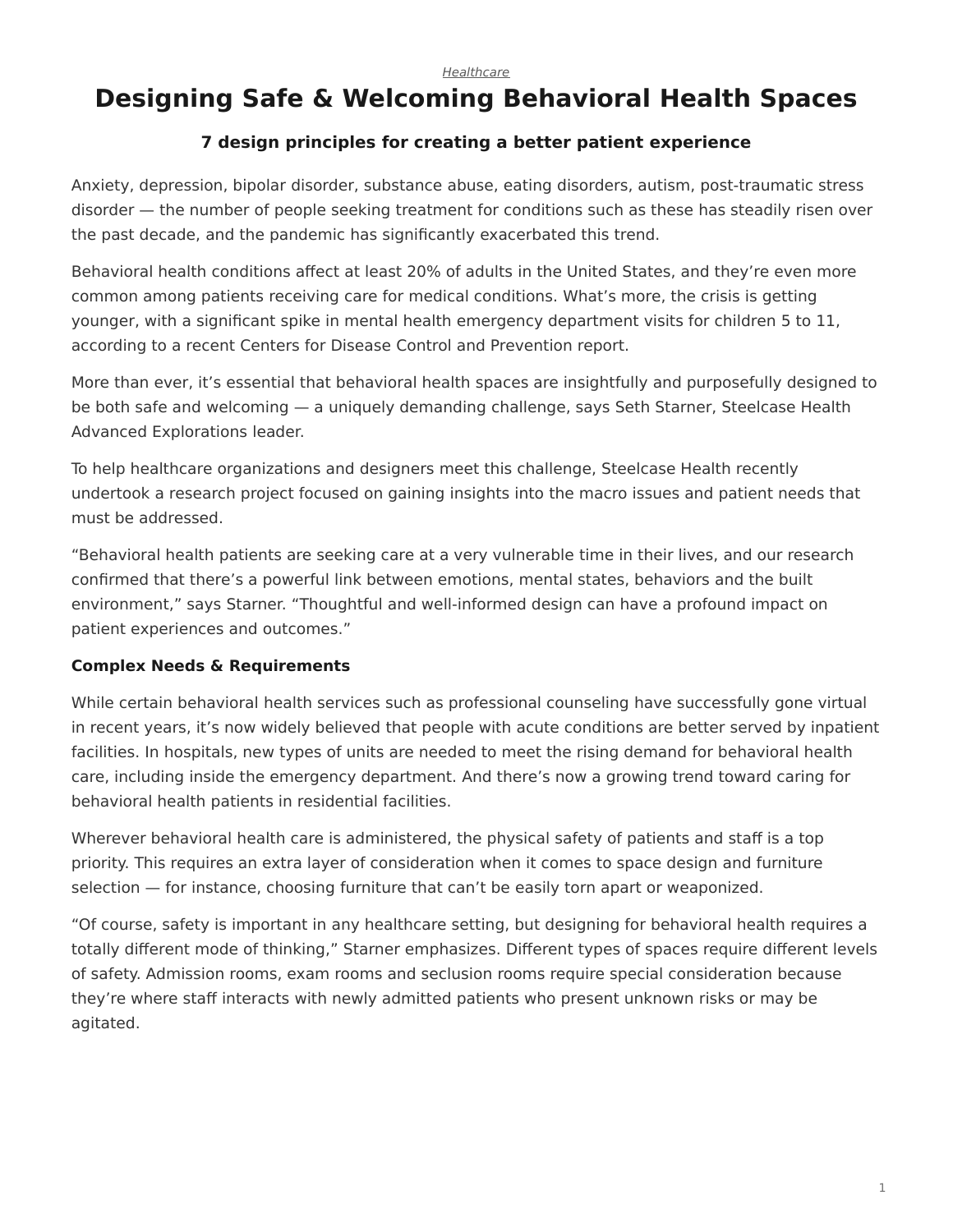However, behavioral health spaces involve much more than physical safety and accessibility compliance with the America Disabilities Act. "Our research has found that physically safe environments that don't consider emotional harm aren't effective spaces," says Starner. "Patients should both be safe and feel safe."

Therapeutic design — the process of designing environments that promote psychological wellness through light, color and other sensory elements — supports physical safety by creating less stressful spaces and lowering feelings of aggression and violence.

Learn more about our new relationship with [ModuForm,](https://www.steelcase.com/brands/partners/moduform/) a behavioral health specialist whose solutions help to humanize experiences through compassion and vigilance for patient and clinician safety.

"Aesthetics and comfort can be achieved while still creating safe environments," says Starner. "Behavioral health furniture doesn't need to look unapproachable and uncomfortable. The goal is to create spaces that will help patients relax and be open to receiving treatment. A welcoming environment signals to patients that their care matters and it can help minimize any stigma about their condition by conveying a sense of respect and dignity."

Moreover, designs that improve the psychological wellbeing of patients can also benefit staff and visitors. Noise control, for instance, can reduce stress for everyone in the building.

## **Seven Design Principles**

To help organizations and designers create safe and welcoming behavioral health spaces, Steelcase Health synthesized their research into seven design principles that together form a multilayered strategy.

## **1. Design for physical safety**

- Identify the risk levels for each type of space and make appropriate design choices
- Incorporate clear sightlines between patients and staff
- Select appropriate furnishings that may prevent self-harm
- Consider weight, cleanability and tamper- and puncture-resistant features

## **2. Balance needs for privacy, social interaction and safety**

- Design spaces with privacy that also safeguard against self-harm
- Support the therapy of social interaction while balancing safety and needs for personal spaces in group settings

## **3. Design a welcoming environment that supports psychological safety**

• Incorporate natural elements and biophilic materials and artwork that mimic or evoke the calming effects of nature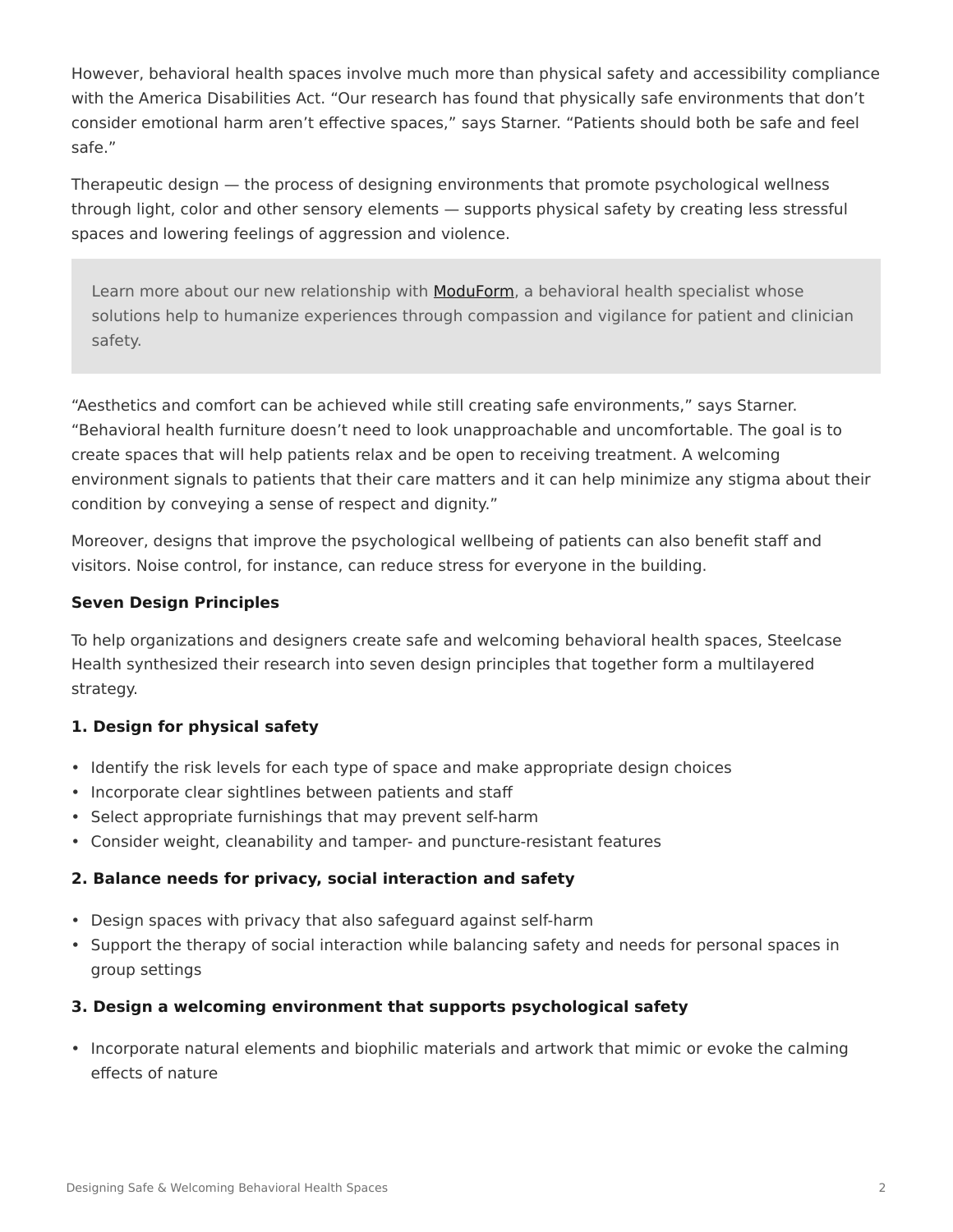• Normalize the treatment experience to help restore patient dignity and self-respect

#### **4. Offer choice and control where possible**

- Incorporate options for where to sit and in what posture (e.g., upright, lounge, etc.)
- Allow patients safe control over their environment (e.g., personal selections for lighting and sound)
- Implement sensory rooms and de-escalation rooms i.e., "safe spaces" to decompress and work out anxieties

## **5. Support positive distractions**

- Embed movement into furniture (e.g., gliders, rockers, etc.)
- Provide patients with spaces to store personal items
- Incorporate soothing, tamper-resistant artwork
- Locate settings near natural light as much as possible
- Provide access to nature as appropriate (e.g., courtyards)

## **6. Remember: One size does not fit all**

- Intentionally design for flexibility with versatile tables and modifiable furniture, or even whole rooms that can be converted to different uses
- Leveraging a universal design approach, include products that support a wide range of ages, sizes, abilities, mobilities and diagnoses

#### **7. Support therapeutic interactions**

- Create spaces that help patients and caregivers relate to each other
- Help clinicians convey respect, support and empathy
- Ensure visitors feel welcome in a safe environment

#### **Find Solutions + Inspiration**

New to our community of brands, ModuForm solutions help to humanize behavioral health experiences through compassion and vigilance for patient and clinician safety. Learn more about our new relationship with [ModuForm](https://www.steelcase.com/brands/partners/moduform/). ModuForm's market-proven products are now available to you through Steelcase, expanding the range of insight-driven solutions in our consolidated portfolio.

#### **Here to Help**

Connect with one of our healthcare experts to [learn more](https://www.steelcase.com/steelcase-health-contact-us-form/) about our insights and solutions for behavioral health environments.

**[+About Steelcase](https://www.steelcase.com/discover/steelcase/our-company/)**